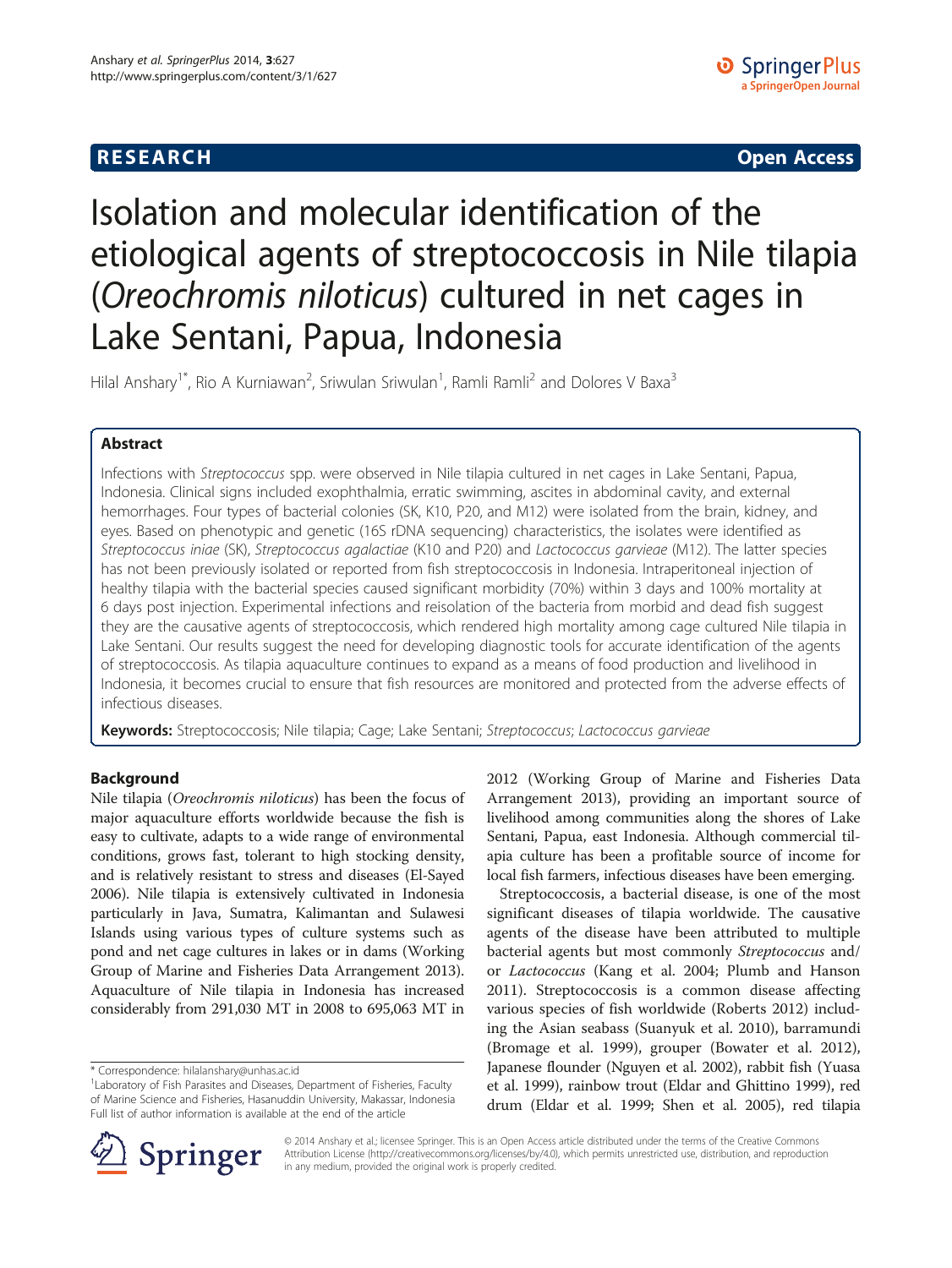(Hernandez et al. [2009;](#page-9-0) Musa et al. [2009\)](#page-9-0), seabream (Evans et al. [2002](#page-9-0)), silver pomfret (Duremdez et al. [2004](#page-9-0)), and wild mullet (Evans et al. [2002](#page-9-0)). An annual global loss of about 250 million USD has been attributed to streptococcosis (Amal and Zamri-Saad [2011](#page-8-0)). The clinical signs of streptococcosis or lactococcosis include unilateral or bilateral exophthalmia, erratic swimming, pale gills, opaque cornea, external haemorrhages, enlarged spleen, ascites in abdominal cavities, and discolored liver (Suanyuk et al. [2005;](#page-9-0) Salati [2011\)](#page-9-0).

Several species of Streptococcus and Lactococcus have been identified as the cause of streptococcosis/lactococcosis in fish including Streptococcus iniae, S. agalactiae (synonym S. difficile), S. dysgalactiae, S. parauberis, and Lactococcus garvieae (Eldar et al. [1994;](#page-9-0) Kang et al. [2004](#page-9-0); Nomoto et al. [2004;](#page-9-0) Vendrell et al. [2006](#page-9-0); Agnew and Barnes [2007](#page-8-0); Soltani et al. [2008](#page-9-0); Plumb and Hanson [2011](#page-9-0); Abdelsalam et al. [2013\)](#page-8-0). S. iniae and S. agalactiae have been frequently reported as the causative agents of streptococcosis in tilapia worldwide (Perera et al. [1994](#page-9-0); Eldar et al. [1995](#page-9-0); Bowser et al. [1998](#page-8-0); Salvador et al. [2005](#page-9-0); Suanyuk et al. [2005](#page-9-0), [2010;](#page-9-0) Yuasa et al. [2008](#page-10-0); Hernandez et al. [2009](#page-9-0); Musa et al. [2009;](#page-9-0) Abuseliana et al. [2010](#page-8-0); Lusiastuti et al. [2012;](#page-9-0) Najiah et al. [2012](#page-9-0); Figueiredo et al. [2012](#page-9-0)). Except for one report from Brazil (Evans et al. [2009](#page-9-0)), L. garvieae has been rarely isolated in tilapia with streptococcosis. Enterococcus seriolicida, the synonym of L. garvieae (Eldar et al. [1996\)](#page-9-0), is the most common causative agent of fish streptococcosis in Japan (Kusuda et al. [1991\)](#page-9-0).

In Indonesia, S. agalactiae and S. iniae have been implicated in streptococcosis infections in commercial culture of tilapia (Yuasa et al. [2008](#page-10-0); Lusiastuti et al. [2012](#page-9-0)). During a monitoring survey of the health status of tilapia in Lake Sentani from 2010 to 2013, severe morbidity and mortality were observed. Clinical symptoms included long white fecal string, erratic swimming, pale gills, opaque cornea, and exophthalmus. The isolated bacteria were β-haemolytic, Gram positive, non-motile cocci, and presumptively identified as Streptococcus sp. Biochemical testing failed to identify the bacteria to the species level. Despite the significant losses of tilapia due to streptococcal infection in Indonesia, few studies are available on the etiology of streptococcosis/lactococcosis in naturally infected fish. Furthermore, a more definitive identification of the causative agents using molecular techniques are currently lacking in Indonesia. For these reasons, the main goal of our study is to identify the causative agent(s) of streptococcosis among cage cultured tilapia in Lake Sentani, Papua, Indonesia using 16S rRNA gene sequencing and phylogenetic analysis. As a secondary objective, healthy tilapia were intraperitoneally inoculated with the bacterial isolates to confirm the etiology of the disease.

## Results

#### Bacterial isolation and biochemical characterization

Moribund tilapia ( $n = 25$ ) were observed at 1–4 months following stocking in cages. Three types of Gram positive bacteria were isolated from the kidney (SK), brain (K10 and P20), and eyes (M12). Type strains were evaluated for biochemical characteristics and compared to S. iniae, S. agalactiae, and L. garvieae (Table [1\)](#page-2-0). All isolates were cocci in chains, non-motile, catalase negative, oxidase negative, fermentative, and did not grow on MacConkey agar. The SK isolate was β-haemolytic while the rest were α-haemolytic. Differences in biochemical tests among the three bacterial species were observed in esculin, salicin, trehalose, and Voges Proskauer tests. S. iniae and L. garvieae fermented esculin, lactose, salicin and trehalose, whereas S. agalactiae did not ferment the carbohydrates. L. garvieae was positive for lactose fermentation. S. iniae, in contrast to S. agalactiae and L. garvieae, showed a negative VP reaction. Except for mannitol utilization, K10 and P20 revealed similar biochemical characteristics with S. agalactiae described by Austin and Austin [\(2012\)](#page-8-0). The SK isolate is similar to S. iniae in all biochemical characteristics. The M12 isolate was similar to L. garvieae except it utilized lactose but not sorbitol (Table [1\)](#page-2-0).

## Pathogenicity of isolates

The four isolates that were phenotypically similar to S. iniae (SK), S. agalactiae (K10 and P20), and L. garvieae (M12) showed high pathogenicity to tilapia. Kaplan-Meier survival analysis showed that the mean survival time of tilapia injected with S. iniae, S. agalactiae and L. garvieae (0.1 ml of  $1.0 \times 10^7$  CFU/mL) was 2.5, 1.83, and 3 days, respectively (Figure [1](#page-3-0)). All of the fish injected with each suspension of the bacterial isolate showed clinical signs and died within 6 days after injection. Morbidity or mortality was not observed in the control group while the bacteria were recovered from morbid and dead fish in the exposed injected groups.

#### Identification of the isolates by molecular methods

The DNA of each isolate was analyzed by PCR using the 16S rRNA universal primers that amplified fragments of approximately 1,500 bp in size. PCR reactions using these primers amplified a 1,482 bp from the SK isolate. Sequence alignments with known sequences in the GenBank database showed that the SK isolate had high similarity (99.8 – 99.9%) to S. *iniae* from red drum in China, Nile tilapia in Thailand, S. iniae strain ATCC 29178 from Israel, rainbow trout in Iran, and S. iniae from Nile tilapia in Thailand (99.1%). The 1,490 bp fragment from M12 showed a 100% similarity with GenBank sequences of *L. garvieae* from yellowtail in Japan and from rainbow trout in Iran, 99.9% similarity with grey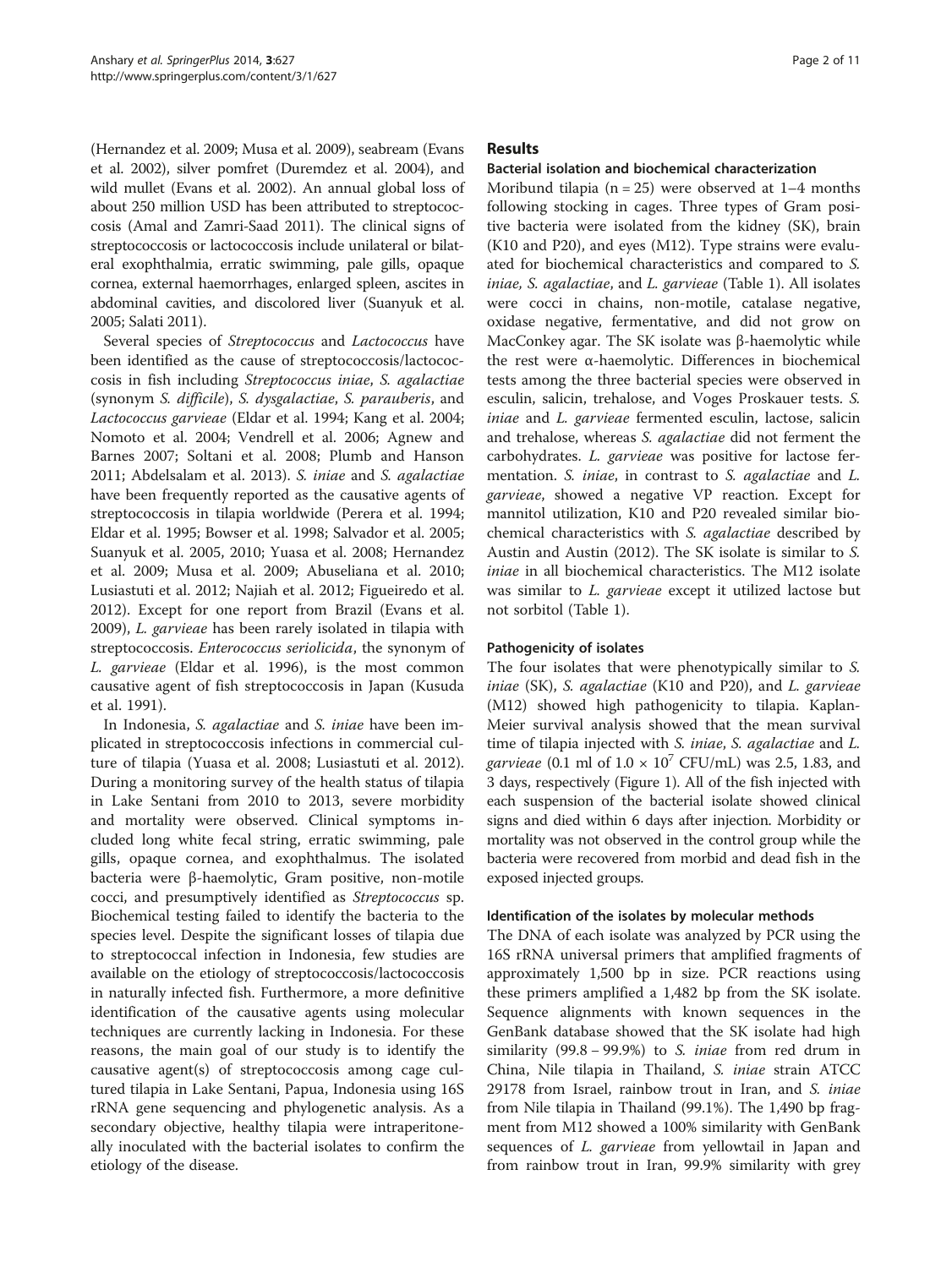| <b>Characteristics</b> | S. iniae<br>(Austin and Austin 2012) | S. agalactiae<br>(Austin and Austin 2012) | L. garvieae<br>(Austin and Austin 2012) | <b>Present Isolates</b> |                 |          |        |
|------------------------|--------------------------------------|-------------------------------------------|-----------------------------------------|-------------------------|-----------------|----------|--------|
|                        |                                      |                                           |                                         | <b>SK</b>               | P <sub>20</sub> | K10      | M12    |
| Gram stain             | $+$                                  | $^{+}$                                    | $^{+}$                                  | $^{+}$                  | $^{+}$          | $^{+}$   | $^{+}$ |
| Shape                  | Coccus                               | Coccus                                    | Coccus                                  | Coccus                  | Coccus          | Coccus   | Coccus |
| Motility               | $\overline{\phantom{0}}$             |                                           |                                         |                         |                 |          |        |
| Aerobic growth         | $^{+}$                               | $+$                                       | $^{+}$                                  | $+$                     | $+$             | $+$      | $+$    |
| Catalase               |                                      |                                           |                                         |                         |                 |          |        |
| Oxidase                |                                      |                                           |                                         |                         |                 |          |        |
| O/F                    | F                                    | F                                         | F                                       | F                       | F               | F        | F      |
| Growth at 10°C         |                                      |                                           | $^{+}$                                  | $+$                     | $+$             | $+$      | $^{+}$ |
| Growth at 45°C         |                                      |                                           | $^{+}$                                  |                         |                 |          |        |
| Growth at 6.5% NaCl    |                                      |                                           | $^{+}$                                  |                         |                 |          |        |
| Blood hemolysis        | $\alpha/\beta$                       | $-\sqrt{d}$                               | α                                       | β                       | $\alpha$        | $\alpha$ | α      |
| Esculin                | $^{+}$                               |                                           | $^{+}$                                  | $^{+}$                  |                 |          | $^{+}$ |
| Lactose                |                                      |                                           |                                         |                         |                 |          | $^{+}$ |
| Mannitol               | $^{+}$                               |                                           | $^{+}$                                  | $+$                     | $+$             | $+$      | $^{+}$ |
| Raffinose              |                                      |                                           |                                         |                         |                 |          |        |
| Salicin                | $\! + \!\!\!\!$                      |                                           | $^{+}$                                  | $^{+}$                  |                 |          | $^{+}$ |
| Sorbitol               |                                      |                                           | $^{+}$                                  |                         |                 |          |        |
| Trehalose              | $\! + \!\!\!\!$                      |                                           | $^{+}$                                  | $^{+}$                  |                 |          | $^{+}$ |
| VP test                |                                      | $+$                                       | $+$                                     |                         | $^{+}$          | $+$      | $^{+}$ |
| Glucose                | $^{+}$                               | $^{+}$                                    | $^{+}$                                  | $^{+}$                  | $^{+}$          | $^{+}$   | $^{+}$ |

MacConkey Agar – – – ––––

<span id="page-2-0"></span>Table 1 Biochemical characteristics of bacterial isolates from Nile tilapia compared with Streptococcus iniae, S. agalactiae and Lactococcus garvieae

mullet in Taiwan, 99.7% with rainbow trout in Iran, and 99.4% with giant freshwater prawn in Taiwan. The K10 (1,487 bp) and P20 (1,491 bp) isolates showed a 99.8 − 99.9% sequence similarity to S. agalactiae from tilapia in China.

A phylogenetic tree was constructed using the Neighborjoining method which showed that *S. agalactiae* (K10 and P20) and S. iniae (SK) in the present study was placed in the same clade with respective species in GenBank (Figure [2\)](#page-4-0). The same result was observed in the phylogenetic analysis of L. garvieae (M12) in that it was placed in the same clade as other L. garvieae reported from fish and shrimp (Figure [3](#page-5-0)).

# **Discussion**

Streptococcosis is the main disease affecting Nile tilapia and many other fish species globally. Although the disease is widely distributed in Indonesia, particularly in West Java and South Sumatra Provinces, the nature and extent of the disease incidence in the region remain unclear. Previous studies showed that the causative agents of streptococcosis in Indonesia were identified as S. iniae using oligonucleotide probe array targeting a specific region in the 16S rRNA (Yuasa et al. [2008\)](#page-10-0) and S.

agalactiae by multilocus sequence typing (Lusiastuti et al. [2012\)](#page-9-0). The phenotypic characteristics of the present isolates SK, K10, P20, and M12 showed variable carbohydrate utilization when compared to S. iniae, S. agalactiae, and L. garvieae (Austin and Austin [2012](#page-8-0)). Other studies have shown that S. iniae, S. agalactiae, and L. garvieae isolated from different hosts have considerable diversity in biochemical characteristics including acid production from carbohydrates (Buller [2004](#page-8-0); Cagirgan [2004;](#page-8-0) Garcia et al. [2008](#page-9-0); Sharifiyazdi et al. [2010](#page-9-0)). Most *S. agalactiae* isolated from fish exhibited a negative reaction in mannitol test (Buller [2004](#page-8-0); Garcia et al. [2008\)](#page-9-0), but some strains from cattle showed a positive reaction (Garcia et al. [2008\)](#page-9-0). Difference in lactose fermentation has been observed among L. garvieae strains. For example, *L. garvieae* from rainbow trout in Iran and L. garvieae ATCC 43921 as well as isolates from rainbow trout in Turkey were positive in lactose fermentation (Cagirgan [2004](#page-8-0); Sharifiyazdi et al. [2010](#page-9-0)). As these studies demonstrate, differences in biochemical properties may provide important information on the physiological profile of the organism. However, phenotypic characteristics alone cannot provide a definitive identification to the species level. Molecular methods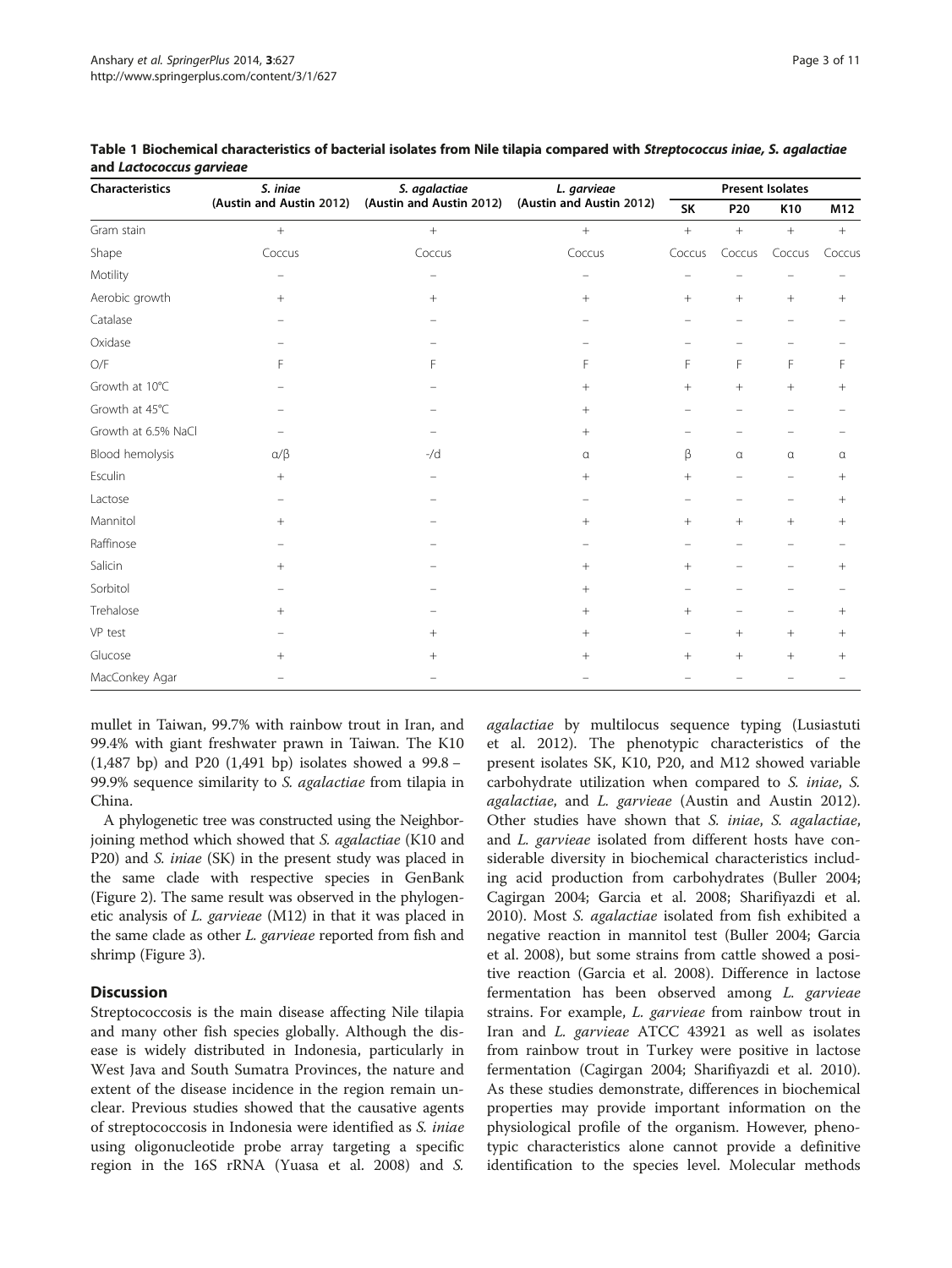<span id="page-3-0"></span>

have the ability to identify pathogenic species and to discriminate to species and strains level (Cunningham [2002](#page-8-0)) and were therefore used in the current study.

Based on phenotypic and gene sequence analyses, our study identified three species of bacteria (S. iniae, S. agalactiae, and L. garvieae) as the causative agents of streptococcosis/lactococcosis in the Nile tilapia reared in floating net cages in Lake Sentani, Papua. Sequencing the 16S rRNA region and phylogenetic analysis showed high similarities (99.9 – 100%) in nucleotide sequences between the current isolates as compared with specific sequences in GenBank. Based on these results, the isolates from the diseased tilapia in our study were confirmed as S. iniae (SK), S. agalactiae (K10 and P20) and L. garvieae (M12). There has been no previous report on the association and identification of L. garvieae in streptococcosis outbreaks in this region. To the best of our knowledge, our studies provide the first report on the isolation of L. garvieae among Nile tilapia in Indonesia suffering from streptococcosis. Globally, S. iniae and S. agalactiae are the most common agents of streptococcosis in tilapia with one report on L. garvieae from Brazil (Evans et al. [2009](#page-9-0)). Enterococcus seriolicida, the synonym of L. garvieae, is the agent of streptococcosis in yellowtail and eel culture in Japan (Kusuda et al. [1991](#page-9-0)). Although we have isolated three bacterial species (S. iniae,

S. agalactiae and L. garvieae) from cultured Nile tilapia, it is unknown if these pathogens co-existed in an individual fish. Streptococcosis in farm-raised Nile tilapia in Brazil showed S. agalactiae and S. difficile (Salvador et al. [2005](#page-9-0)) although the latter was eventually identified to be the same species as S. agalactiae based on whole cell protein profiles and high similarity in gene sequences (Vandamme et al. [1997](#page-9-0); Kawamura et al. [2005](#page-9-0)). Infection with S. *parauberis* and L. *garvieae* have been reported from diseased flounder (Baeck et al. [2006\)](#page-8-0) including mixed infection of S. iniae, S. dysgalactiae and L. garvieae in yellowtail (Hussein and Hatai [2006](#page-9-0)).

Koch's postulates confirmed S. iniae, S. agalactiae, and L. garvieae as the causative agents of streptococcosis among caged tilapia in Lake Sentani. Morbidity and mortality is predicted to be about 50 – 80% in cage cultured tilapia in the region. Small or larger fish (1 to 4 months post stocking) are apparently susceptible to the disease. Significant mortalities suggest that the seeded tilapia that was raised in hatcheries and then planted into the cages may have been the source of infection even if the fish succumbed to infection later. Although transmission of Streptococcus from wild to cultured fish is common (Zlotkin et al. [1998](#page-10-0); Evans et al. [2002](#page-9-0)), the reservoir of infection with Streptococcus remains to be determined in Lake Sentani. Juvenile fish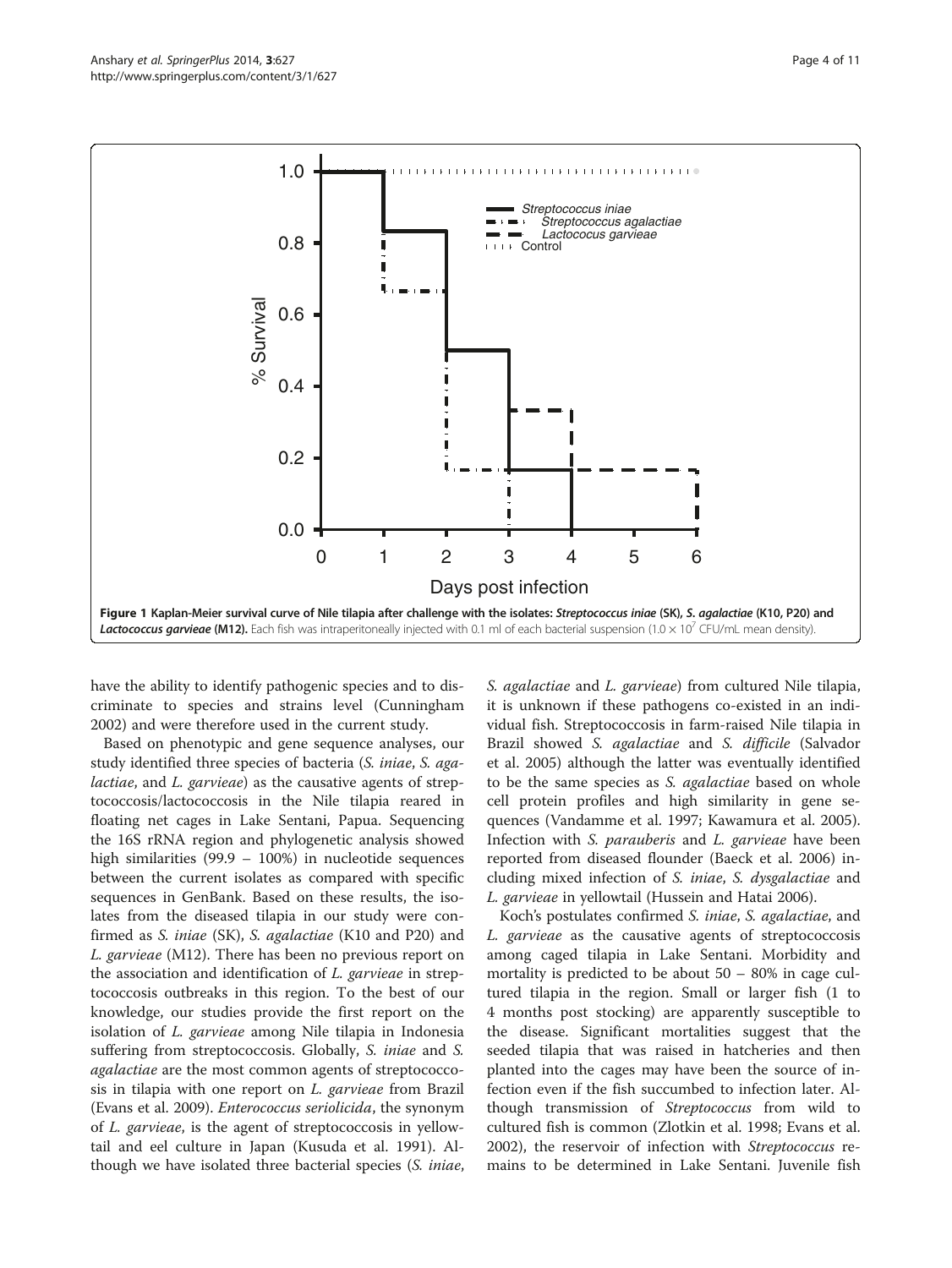<span id="page-4-0"></span>

seeded into cages normally show signs of streptococcosis after 1 to 2 months of culture. It is unknown if the fish acquired the infection in the hatchery prior to seeding in the cages or were infected during cage culture where the disease progressed due to physicochemical stressors present in the lake. For example, mean water temperature at the time of sampling was 28.5°C in the morning and 30°C at noon. Previous studies suggest that high water temperature enhanced the severity of streptococcosis in cage cultured tilapia (Al-Marzouk et al. [2005](#page-8-0); Baeck et al. [2006](#page-8-0); Siti-Zahrah et al. [2008](#page-9-0); Najiah et al. [2012](#page-9-0)). Dissolved oxygen, ammonia, turbidity, and pH also affected the progress of infections with S. agalactiae in cage culture of hybrid tilapia in lakes (Amal et al. [2013](#page-8-0)). Disease transmission among all life stages of fish are enhanced by environmental and internal factors (Schreck et al. [1993\)](#page-9-0) and other risk factors such as water quality, pollutants, and fish management activities (Riley et al. [2008\)](#page-9-0). Factors affecting the virulence of the bacteria isolated in the current study are unknown. In S.

agalactiae, proteins and enzymes linked to cell surface metabolism were found while capsule genes, haemolysin and adhesion genes, were associated as virulence factors in L. garvieae (Morita et al. [2011;](#page-9-0) Miyauchi et al. [2012](#page-9-0)). Geographic strains also vary in pathogenicity as those observed in S. agalactiae (Evans et al. [2014](#page-9-0)).

Streptococcosis may be transmitted through various routes of infection. Infected fish release bacteria through the feces, survive in the water, and infect other healthy fish (Nguyen et al. [2002\)](#page-9-0). S. iniae may be transmitted via oral and olfactory routes in the water column and enhance horizontal transmission of the bacteria (Shoemaker et al. [2000](#page-9-0)). In Lake Sentani, dead and moribund fish are immediately removed from healthy population. However, dead fish carcasses are recycled as food sources to cultivated species adjacent to the tilapia cage cultures. This practice provides a reservoir of infection to tilapia cultured in floating net cages and source of streptococcosis outbreaks across tilapia populations in the area. Feeding with contaminated diets is a source of streptococcosis outbreaks in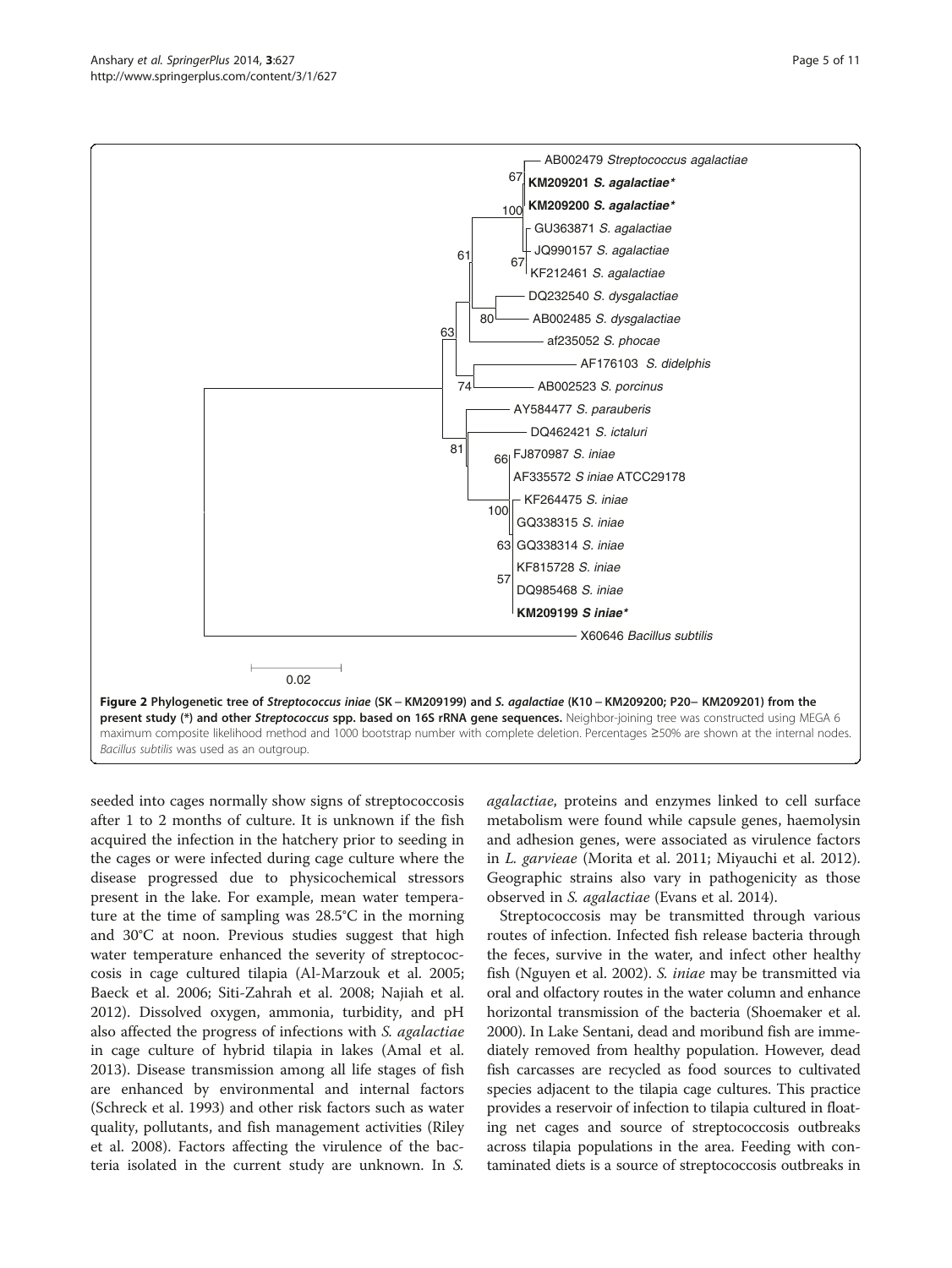

<span id="page-5-0"></span>

flounder in Korea (Kim et al. [2007\)](#page-9-0). Transmission of bacteria from wild fish to cultured fish is also possible (Zlotkin et al. [1998;](#page-10-0) Evans et al. [2002\)](#page-9-0). S. agalactiae isolated from diseased ya-fish (Schizothorax prenanti) could be experimentally transmitted to crucian carp (Carassius carassius) and Nile tilapia (Geng et al. [2012](#page-9-0)) suggesting potential horizontal transmission (e.g. fish to fish) among cultured species in the area. Since the bacteria have low host specificity, it is possible that the fish inhabiting the lake are carriers of the pathogen and subsequently act as reservoir of infection of tilapia cultivated in the lake. Together, these potential sources of infection may explain the persistence of streptococcosis among Nile tilapia cultured in Lake Sentani. Further study on the epidemiology of this disease in Lake Sentani may provide information on how to reduce the risks of streptococcosis outbreak in the region.

# Conclusions

Based on phenotypic and genetic characteristics, three species were identified as the causative agents of streptococcosis in tilapia: S. iniae (SK), S. agalactiae (K10 and P20), and *L. garvieae* (M12). These species showed high pathogenicity in tilapia and were confirmed as the agents of streptococcosis by fulfilling Koch's postulates. All three species are the most likely cause of significant mortality in caged tilapia in Lake Sentani, Papua. The persistence of these pathogens in cultured tilapia and wild fish will be a bottleneck for intensive culture of

tilapia in Lake Sentani. Developing standard and quantitative PCR assays using the specific gene sequences that we obtained in the current study will provide rapid and specific diagnostic techniques for early detection of the pathogen and for estimating the prevalence and distribution of fish infected with streptococcosis. The potential application of a vaccine is another promising area of investigation in the future to combat the spread of the disease. As tilapia aquaculture continues to expand as a means of food production in Indonesia, it becomes crucial to ensure that fish resources are protected from the adverse effects of diseases. Our results suggest the need for developing diagnostic tools to accurately identify the pathogens responsible for streptococcosis outbreaks. Monitoring hatchery and wild fish for the presence and severity of the disease will provide a better understanding for mitigating the impacts of streptococcosis.

## Methods

## Isolation and identification of bacteria

Tilapia ( $n = 25$ ) with a total length of 15 to 25 cm and weight of 100 to 156 g with clinical signs including popeye/exophthalmia, pale gills, haemorrhage in eye, erratic and circular swimming were collected from floating net cages in Lake Sentani (Figure [4\)](#page-6-0). The fish were put in three plastic bags containing water from the location and transported to the Laboratory of Molecular Biology, Fish Quarantine Inspection Agency (FQIA) Sentani,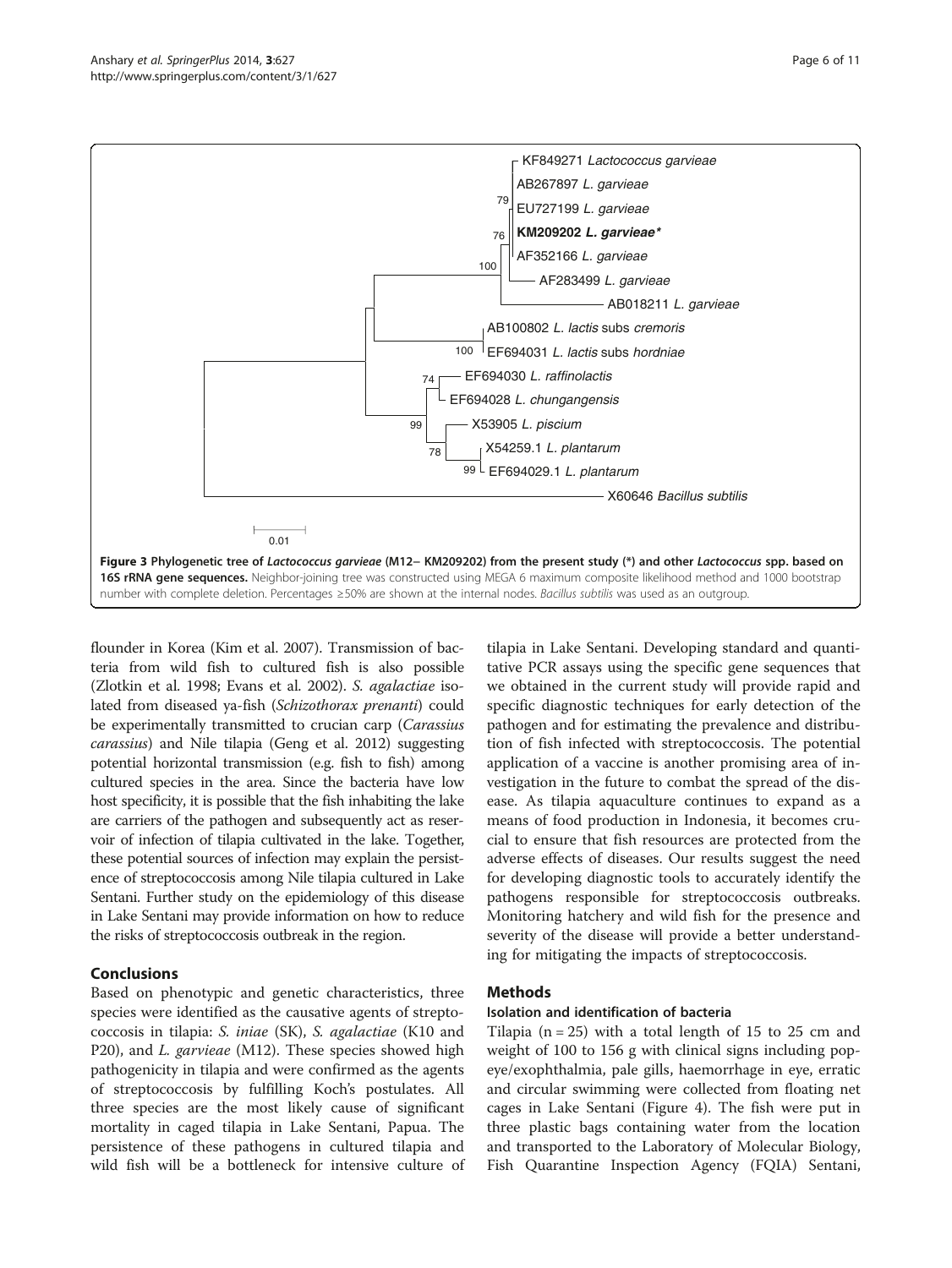Jayapura. The floating net cage is a unit from which 25 nets were suspended. Each net  $(3 \times 3 \times 3 \text{ m})$  was stocked with 1,000 juvenile tilapia (15–25 g), and deployed in the eastern part of Lake Sentani, Papua, Indonesia (Figure [5](#page-7-0)). The farmers purchased the tilapia seeds from a local hatchery and cultured in the cages from 3–4 months to reach a weight of about 170 – 250 g. Moribund fish are frequently observed within 1 to 2 months of culture. The average water temperature in

the morning was 28.5°C at the time of sampling. In the current survey, tilapia showing clinical signs were col-

lected at 1 to 4 months post stocking.

The fish were immediately examined in the laboratory for the presence of streptococcosis-causing bacteria. Bacteria were isolated aseptically from the kidney, brain, and eyes by streaking a loop onto Blood Agar and incubated at 35°C for 3 to 4 days. Most colonies that grew on the Blood Agar at 3 to 4 days post inoculation were small and whitish. Suspect bacterial colonies were sub-cultured onto Trypticase Soy Agar (TSA) and then subjected to morphological and biochemical tests. Colonies showing variation in biochemical tests, but were presumptively identified as Streptococcus according to Austin and Austin [\(2012\)](#page-8-0), were subjected to PCR-sequencing in the 16S rRNA region.

b C

Figure 4 Nile tilapia (Oreochromis niloticus) from Lake Sentani showing gross clinical signs of streptococcosis. a) exophthalmus, opaque, and haemorrhagic eye, **b**) pale gill, and **c**) ascites in abdominal cavity.

<span id="page-6-0"></span>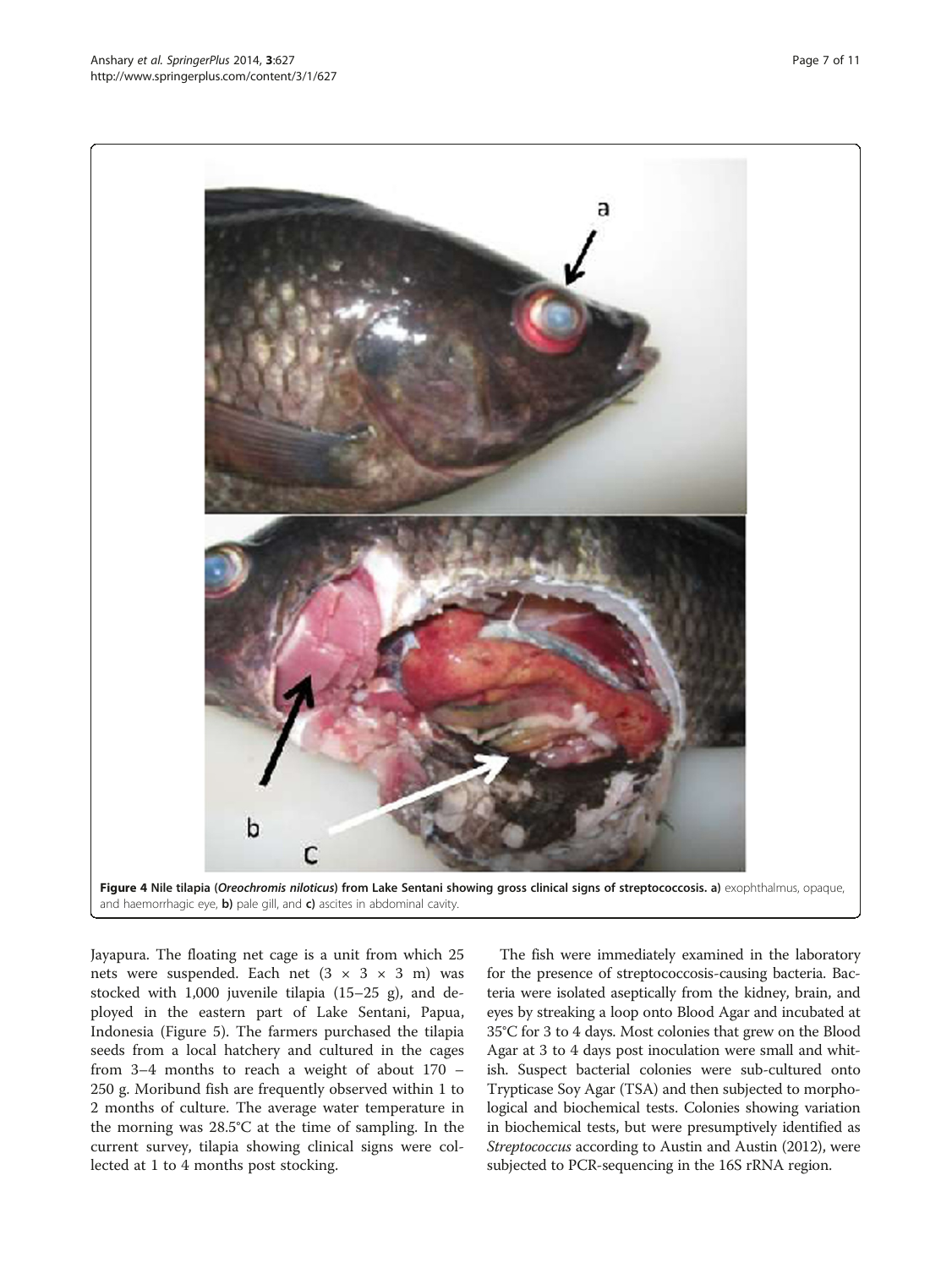<span id="page-7-0"></span>

#### Pathogenicity test

Pathogenicity test of the representative isolates (SK, K10, P20 and M12) was conducted using healthy tilapia (average weight =  $100 \pm 2$  g). Groups of fish (n = 6/tank) were acclimatized in aquaria (120  $\times$  30  $\times$  45 cm) supplied with 120 l freshwater and maintained at 35°C with aeration for about 2 weeks. The fish were fed with a commercial diet (PT Central Protein Prima) twice daily at a rate of 2% body weight. Water was 50% replaced and uneaten feed was siphoned daily. The bacteria were grown in Trypticase Soy Broth (TSB) overnight and the density of the bacterial suspension was enumerated using spread plate method on TSA. Each fish from the four groups was intraperitoneally injected with 0.1 ml of the SK, K10, P20 and M12 bacterial suspension with a mean density of  $1.0 \times 10^{7}$  CFU/mL. A control group was included where fish were injected with the same volume of sterile phosphate buffered saline (PBS). Clinical signs and morbidity were recorded daily for one week and the experiment was terminated when 100% morbidity or mortality occurred among the challenged

groups. Newly dead or moribund fish were examined and tissues as described above were inoculated onto TSA. Colonies that grew on the plates were identified using biochemical tests to confirm the cause of morbidity or mortality. Kaplan-Meier survival analysis (Kaplan and Meier [1958](#page-9-0)) using SigmaPlot statistical analysis and graphing software program version 11.0 was conducted to determine the mean survival time of fish injected with suspensions of the bacterial isolates S. iniae, S. agalactiae and L. garvieae (SK, K10, P20 and M12).

## DNA extraction, PCR amplification and sequencing for 16S rRNA

The identity of the isolates was confirmed by 16S rDNA sequencing. Pure colonies of SK, K10, P20 and M12 isolates were grown overnight in TSB medium at a concentration of  $10^9$  CFU/ml. One milliliter of each bacterial culture was transferred into a microcentrifuge tube and centrifuged at 7500 rpm for 10 min. The pellet was resuspended in 100 μL buffer ATL and subjected to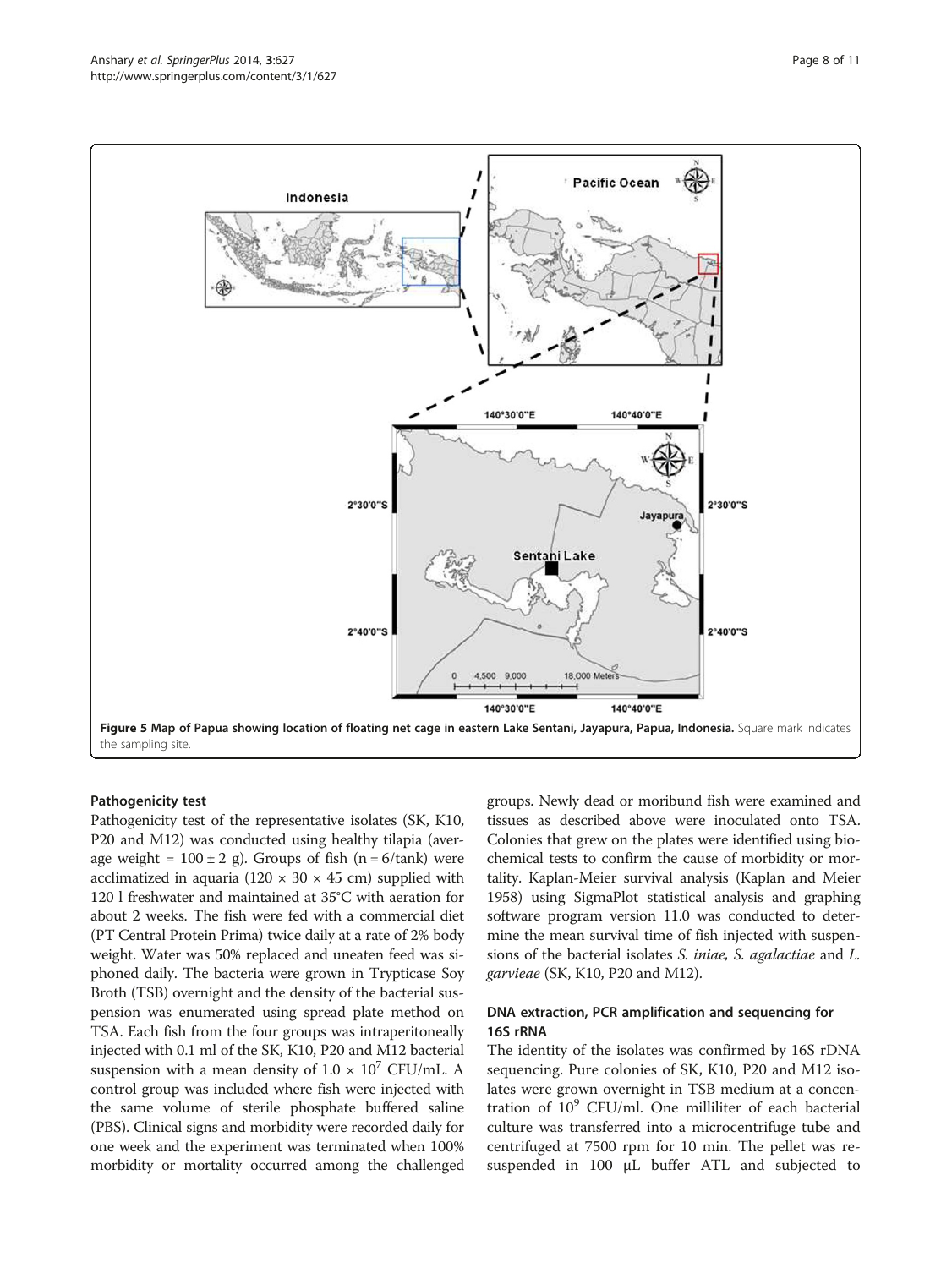<span id="page-8-0"></span>genomic DNA extraction following the protocols of the commercial kit (Qiagen, Gemany). The extracted gDNA was used to amplify the 16S rRNA genes using the universal primer set for prokaryotes: Forward 24f 5′-AGAGTT TGATCCTGGCT-3′, Reverse 1540r 5′-AAGGGAGGT GAT-CCAGCCGCA-3′) (Friedrich [2002](#page-9-0)). The PCR assay (20 μl) contained a final concentration of 10x buffer PCR, 0.5 mM of each primer, 2.5 U/μl of HotStar Taq DNA polymerase, 2 μl of DNA sample and nuclease free water was added to achieve the total volume of PCR mixture. The negative control utilized nuclease free water. Amplifications were carried out in a thermal cycler with an initial denaturation of 95°C for 5 min, followed by 30 cycles of 92°C for 30 sec, 52°C for 90 sec, 72°C for 1 min, and an additional final extension of 72°C for 5 min. The expected PCR product of ca. 1,500 bp was detected by electrophoresis in 1.5% agarose stained with ethidium bromide and photographed under UV light.

The PCR products from isolate SK, K10, P20 and M12 were purified using the QIAquick PCR purification kit (Qiagen, Gemany) following the manufacturer's instructions and directly used in sequencing reaction. The purified PCR were sent to a commercial company (PT. Genetika Science Indonesia) for sequencing. Primers used for sequencing were the universal primers (24f and 1540r) as mentioned above. Additional internal primers including LF2 (AGGCAGCAGTAGGGAATC TT-3′), LF3 (5′-CTC TCTGGCCTGTAACTGAC-3′), SF2 (5′-GTGAGTGAA GAAGGT TTTCG-3′), SF3 (5′-CCATGTGTAGCGGTG AAATG-3′), and LacGarv (5′-TGGCCG ATCACCCTCT CAG-3′) were designed using Primer3 software program and used in the sequencing to generate ca. 1,500 bp nucleotide sequences. The PCR products from K10, P20, and M12 isolates were sequenced in both direction using the primers 24f and 1540r, and the internal primers LF2, LF3, and LacGarv. The SK isolates was sequenced using the primers 24f and 1540r and the internal primers SF2, SF3, and LacGarv.

## Phylogenetic analysis

The 16S rRNA gene sequences obtained from the four isolates were aligned with Streptococcus spp. and Lactococcus spp. from GenBank database using Clustal X software version 2.1. A phylogenetic analysis was performed using MEGA 6 software (Tamura et al. [2013](#page-9-0)). Neighbor-joining tree was constructed for both *Streptococcus* spp. and *Lac*tococcus spp. using Bacillus subtilis as an out group. Gene sequences for SK, K10, P20 and M12 were deposited in GenBank under accession numbers KM209199, KM209200, KM209201 and KM209202, respectively.

#### Competing interests

The authors declare that they have no competing interests.

#### Authors' contributions

HA, RAK, and SS designed and conducted the molecular part of the study including the phylogenetic analyses. RR and RAK collected samples, conducted biochemical tests and challenge experiment. HA and DVB interpreted the findings and wrote the paper. All authors helped to prepare the manuscript and all approved the final manuscript revision.

#### Acknowledgements

This research was supported by the Fish Quarantine Inspection Agency, Sentani, Jayapura and Hasanuddin University. We thank Prof. Susan L. Williams (Bodega Marine Laboratory, University of California) for her critical reading of this manuscript. Thanks also to Ir. Anwar, the previous head of FQIA, for his excellent support during the study, and all members of the Fish Quarantine Sentani, Papua for their good cooperation. The University of California, Davis Outreach and International Programs Seed Grant is acknowledged for partial funding support to DVB for initiating collaborations with Hasanuddin University and this study.

#### Author details

<sup>1</sup> Laboratory of Fish Parasites and Diseases, Department of Fisheries, Faculty of Marine Science and Fisheries, Hasanuddin University, Makassar, Indonesia. <sup>2</sup>Fish Quarantine and Inspection Agency Regional Jayapura, Ministry of Marine Affairs and Fisheries, Jakarta, Republic of Indonesia. <sup>3</sup>School of Veterinary Medicine, Department of Anatomy, Physiology, and Cell Biology, University of California, Davis, CA 95616, USA.

#### Received: 25 July 2014 Accepted: 7 October 2014 Published: 24 October 2014

#### References

- Abdelsalam M, Asheg A, Eissa AE (2013) Streptococcus dysgalactiae: An emerging pathogen of fishes and mammals. Int J Vet Sci Med 1:1–6
- Abuseliana A, Daud H, Aziz SA, Bejo SK, Alsaid M (2010) Streptococcus agalactiae the etiological agent of mass mortality in farmed red tilapia (Oreochromis sp.). J Anim Vet Adv 9(20):2640–2646
- Agnew W, Barnes AC (2007) Streptococcus iniae: an aquatic pathogen of global veterinary significance and a challenging candidate for reliable vaccination. Vet Microbiol 122:1–15
- Al-Marzouk A, Duremdez R, Yuasa K, Sameer AZ, Al-Gharabally H, Munday B (2005) Fish Kill of Mullet Liza klunzingeri in Kuwait Bay: The Role of Streptococcus agalactiae and the Influence of Temperature. In: Walker P, Lester R, Bondad-Reantaso MG (ed) Diseases in Asian Aquaculture V. Fish Health Section, Asian Fisheries Society, Manila
- Amal MNA, Zamri-Saad M (2011) Streptococcosis in tilapia (Oreochromis niloticus): a review. Pertanika J Trop Agric Sci 34:195–206
- Amal MNA, Zamri-Saad M, Zahrah AS, Zulkafli AR (2013) Water quality influences the presence of Streptococcus agalactiae in cage cultured red hybrid tilapia. Oreochromis niloticus X Oreochromis mossambicus. Aquac Res doi:10.1111/ are.12180
- Austin B, Austin DA (2012) Bacterial Fish Pathogens: Disease of Farmed and Wild Fish, 5th edition. Springer Science and Business Media Dordrecht, London
- Baeck GW, Kim JH, Gome DK, Park SC (2006) Isolation and characterization of Streptococcus sp. from diseased flounder (Paralichthys olivaceus) in Jeju Island. J Vet Sci 7:53–58
- Bowater RO, Forbes-Faulkner J, Anderson IG, Condon K, Robinson B, Kong F, Gilbert GL, Reynolds A, Hyland S, McPherson G, Brien JO, Blyde D (2012) Natural outbreak of Streptococcus agalactiae (GBS) infection in wild giant Queensland grouper, Epinephelus lanceolatus (Bloch), and other wild fish in northern Queensland, Australia. J Fish Dis 35:173–186
- Bowser PR, Wooster GA, Getchell RG, Timmons MB (1998) S. iniae infection of tilapia O. niloticus in a recirculation production facility. J World Aquacult Soc 29:335–339
- Bromage ES, Thomas A, Owens L (1999) Streptococcus iniae a bacterial infection in barramundi Lates calcarifer. Dis Aquat Org 36:177–181
- Buller NB (2004) Bacteria From Fish and Other Aquatic Animals: A Practical Identification Manual. CABI Publishing, Cambridge
- Cagirgan H (2004) Biotyping of Lactococcus garvieae isolated from Turkey. J Fish Aquat Sci 21:267–269
- Cunningham CO (2002) Molecular diagnosis of fish and shellfish diseases: present status and potential use in disease control. Aquaculture 206:19–55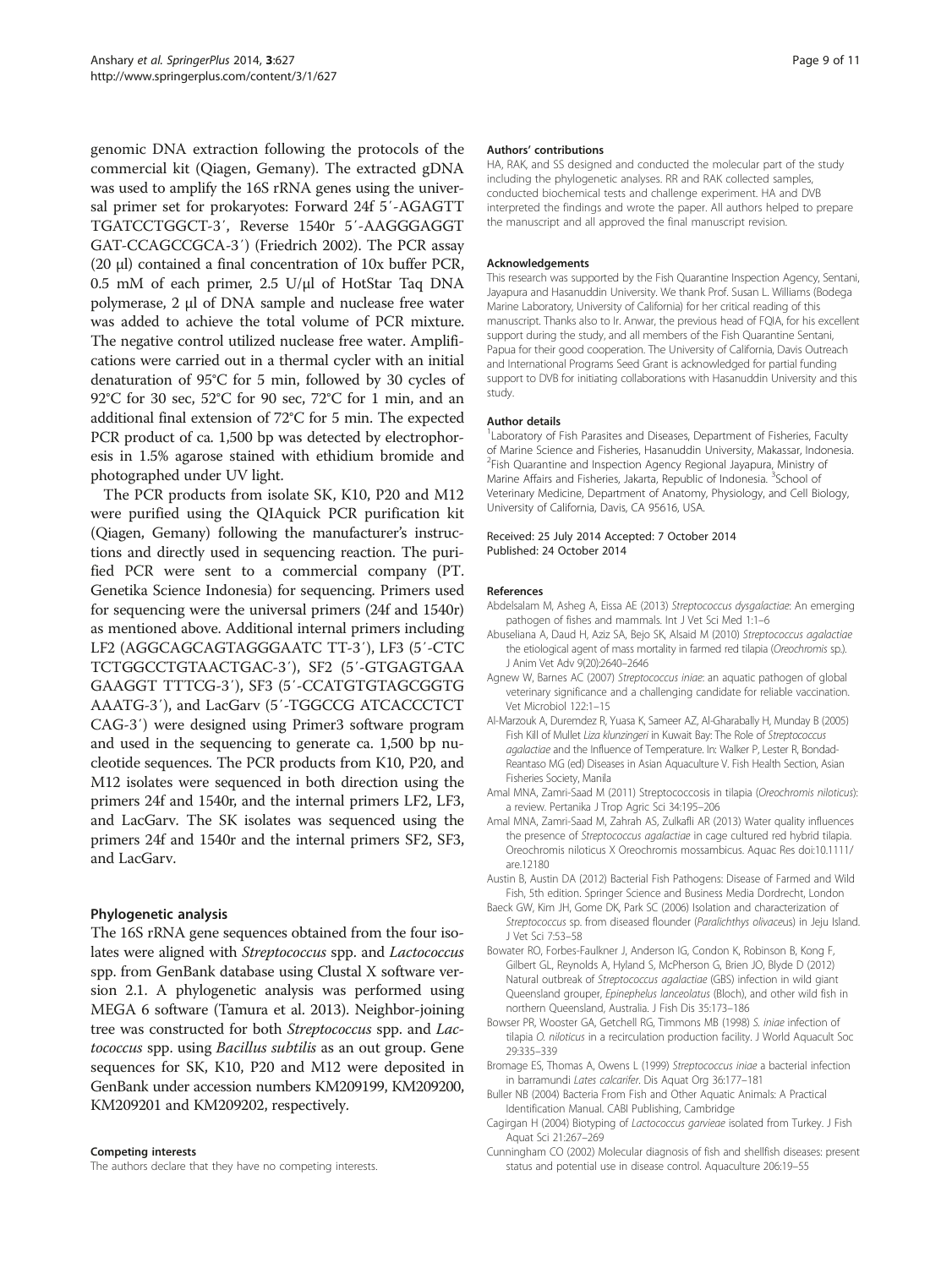- <span id="page-9-0"></span>Duremdez R, Al-Marzouk A, Qasem JA, Al-Harbi A, Gharabally H (2004) Isolation of Streptococcus agalactiae from cultured silver pomfret, Pampus argenteus (Euphrasen) in Kuwait. J Fish Dis 27:307–310
- Eldar A, Ghittino C (1999) Lactococcus garvieae and Streptococcus iniae infections in rainbow trout, Oncorhynchus mykiss: similar but different diseases. Dis Aquat Org 36:227–231
- Eldar A, Bejerano Y, Bercovier H (1994) Streptococcus shiloi and Streptococcus difficile, two new streptococcal species causing a meningoecephalitis in fish. Curr Microbiol 28:139–143
- Eldar A, Frelier PF, Assenta L, Varner PW, Lawhon S, Bercovier H (1995) Streptococcus shiloi, the name for an agent causing septicemic infection in fish, is a junior synonym of Streptococcus iniae. Int J Syst Bacteriol 45:840–842
- Eldar A, Ghittino C, Asanta L, Bozzetta E, Goria M, Prearo M, Bercovier H (1996) Enterococcus seriolicida is a junior synonym of Lactococcus garvieae, a causative agent of septicemia and meningoencephalitis in fish. Curr Microbiol 33:85–88
- Eldar A, Perl S, Frelier PF, Bercovier H (1999) Red drum Sciaenops ocellatus mortalities associated with Streptococcus iniae infection. Dis Aquat Org 36:121–127
- El-Sayed AFM (2006) Tilapia Culture. CABI Publishing, Oxfordshire, UK
- Evans JJ, Klesius PH, Gilbert PM, Shoemaker CA, Al-Sarawi MA, Landsberg J, Duremdez R, Al Marzouk A, Al Zenki S (2002) Characterization of B-haemolytic group B Streptococcus agalactiae in cultured seabream, Sparus auratus L. and wild mullet, Liza klunzingeri (Day) in Kuwait. J Fish Dis 25:505–513
- Evans JJ, Klesius PH, Shoemaker CA (2009) First isolation and characterization of Lactococcus garvieae from Brazilian Nile tilapia, Oreochromis niloticus (L.) and pintado, Pseudoplathystoma corruscans (Spix & Agassiz). J Fish Dis 32:943–951
- Evans JJ, Pasnik DJ, Klesius PH (2014) Differential pathogenicity of five Streptococcus agalactiae isolates of diverse geographic origin in Nile tilapia (Oreochromis niloticus L.). Aquac Res doi:10.1111/are.12393
- Figueiredo HCP, Netto LN, Leal CAG, Pereira UP, Mian GF (2012) Streptococcus iniae outbreaks in Brazilian Nile tilapia (Oreochromis niloticus L.) farms. Braz J Microbiol 43(2):576–580
- Friedrich MW (2002) Phylogenetic analysis reveals multiple lateral transfers of adenosine-5-phosphosulfate reductase genes among sulfate-reducing microorganisms. J Bacteriol 184(1):278–289
- Garcia JC, Klesius PH, Evans JJ, Shoemaker CA (2008) Non-infectivity of cattle Streptococcus agalactiae in Nile tilapia, Oreochromis niloticus and channel catfish, Ictalurus punctatus. Aquaculture 281:151–154
- Geng Y, Wang KY, Huang XL, Chen DF, Li CW, Ren SY, Liao YT, Zhou ZY, Liu QF, Du ZJ, Lai WM (2012) Streptococcus agalactiae, an emerging pathogen for cultured Ya-Fish, Schizothorax prenanti, in China. Transbound Emerg Dis 59:369–375
- Hernandez E, Figueroa J, Iregui C (2009) Streptococcosis on a red tilapia. Oreochromis sp. farm: A case study. J Fish Dis 32:247–252
- Hussein MMA, Hatai K (2006) Multiplex PCR for detection of Lactococcus garvieae, Streptococcus iniae and S. dysgalactiae in cultured yellowtail. Aquacult Sci 54:269–274
- Kang SH, Shin GW, Shin YS, Palaksha KJ, Kim YR, Yang HH, Lee EY, Lee EG, Huh NE, Ju OM, Jung TS (2004) Experimental evaluation of pathogenicity of Lactococcus garvieae in black rockfish (Sebastes schlegeli). J Vet Sci 5:387–390
- Kaplan EL, Meier P (1958) Nonparametric estimation from incomplete observations. J Am Stat Assoc 53:457–481
- Kawamura Y, Itoh Y, Mishima N, Ohkusu K, Kasai H, Ezaki T (2005) High genetic similarity of Streptococcus agalactiae and Streptococcus difficilis: S. difficilis Eldar et al. 1995 is a later synonym of S. agalactiae Lehmann and Neumann 1896 (Approved Lists 1980). Int J Syst Evol Microbiol 55:961–965
- Kim JH, Gomez DK, Choresca CH, Park SC (2007) Detection of major bacterial and viral pathogens in trash fish used to feed cultured flounder in Korea. Aquaculture 272:105–110
- Kusuda R, Kawai K, Salati F, Banner CR, Fryer JL (1991) Enterococcus seriolicida sp. Nov., a fish pathogen. Int J Syst Bacteriol 41:406–409
- Lusiastuti AM, Textor M, Seeger H, Akineden O, Zschock M (2012) The occurrence of Streptococcus agalactiae sequence type 261 from fish disease outbreaks of tilapia Oreochromis niloticus in Indonesia. Aquac Res 1–4. doi:10.1111/ are.12069
- Miyauchi E, Toh H, Nakano A, Tanabe S, Morita H (2012) Comparative genomic analysis of Lactococcus garvieae strains isolated from different sources reveals candidate virulence genes. Int J Microbiol doi:10.1155/2012/728276
- Morita H, Toh H, Oshima K, Yoshizaki M, Kawanishi M, Nakaya K, Suzuki T, Miyauchi E, Ishii Y, Tanabe S, Murakami M, Hattori M (2011) Complete

genome sequence and comparative analysis of the fish pathogen Lactococcus garvieae. PLoS One 6(8):e23184. doi:10.1371/journal. pone.0023184

- Musa N, Wei LS, Musa N, Hamdan RH, Leong LK, Wee W, Amal MN, Kutty BM, Abdullah SZ (2009) Streptococcosis in red hybrid tilapia (Oreochromis niloticus) commercial farms in Malaysia. Aquac Res 40:630–32
- Najiah M, Aqilah NI, Lee KL, Khairulbariyyah Z, Mithun S, Jalal KCA, Shaharom-Harrison F, Nadirah M (2012) Massive mortality associated with Streptococcus agalactiae infection in cage-cultured red hybrid tilapia Oreochromis niloticus in Como River, Kenyir Lake, Malaysia. J Biol Sci 12:438–442
- Nguyen HT, Kanai K, Yoshikoshi K (2002) Ecological investigation of S. iniae isolated in cultured Japanese Flounder, Paralicthys olivaceus using selective isolation procedure. Aquaculture 205:7–17
- Nomoto R, Munasinghe LI, Jin DH, Shimahara Y, Yasuda H, Nakamura A, Misawa N, Itami T, Yoshida T (2004) Lancefield group C Streptococcus dysgalactiae infection responsible for fish mortalities in Japan. J Fish Dis 27:679–686
- Perera RP, Johnson SK, Collins MD, Lewis DH (1994) Streptococcus iniae associated with mortality of Tilapia nilotica  $\times$  T. aurea hybrids. J Aquat Anim Health 6:335–340
- Plumb JA, Hanson LA (2011) Health Maintenance and Principal: Microbial Diseases of Cultured Fishes, 3rd edition. Wiley-Blackwell, Iowa, USA
- Riley SC, Munkittrick KR, Evans AN, Krueger CC (2008) Understanding the ecology of disease in Great Lakes fish populations. Aquat Ecosys Health Manag 11:321–334
- Roberts RJ (2012) The Bacteriology of Teleosts. In: Roberts RJ (ed) Fish Pathology, 4th edition. John Wiley and Sons, UK
- Salati F (2011) Enterococcus seriolicida and Streptococcus spp. (S. iniae, S. agalactiae and S. dysgalactiae). In: Woo PTK, Bruno DW (ed) Fish Diseases and Disorders. Viral, Bacterial and Fungal Infections, Vol 3. CAB International, Oxfordshire, pp 375–396
- Salvador R, Muller EE, Freitas JC, Leonhadt JH, Giordano LGP, Dias JA (2005) Isolation and characterization of Streptococcus spp. group B in Nile tilapia (Oreochromis niloticus) reared in hapas nets and earth nurseries in the northern region of Parana State, Brazil. Cienc Rural 35:1374–1378
- Schreck CB, Maule AG, Kaattari SL (1993) Stress and Disease Resistance. In: Muir JF, Roberts RJ (ed) Recent Advances in Aquaculture, vol 4. Blackwell Scientific Publishing, Oxford, UK, pp 170–175
- Sharifiyazdi H, Akhlaghi M, Tabatabaei M, Mostafavi Zadeh SM (2010) Isolation and characterization of Lactococcus garvieae from diseased rainbow trout (Oncorhynchus mykiss, Walbaum) cultured in Iran. Iran J Vet Res 11:342–350
- Shen ZH, Qian D, Xiu WJ, Gu JH, Shao JZ (2005) Isolation, identification and pathogenicity of Streptococcus iniae isolated from red drum Sciaenops ocellatus. Acta Hydrobiol Sin 29:678–683
- Shoemaker CA, Evans JJ, Klesius PH (2000) Density and dose: factors affecting mortality of Streptococcus iniae infected tilapia, Oreochromis niloticus. Aquaculture 188:229–235
- Siti-Zahrah A, Padilah B, Azila A, Rimatulhana R, Shahidan H (2008) Multiple Streptococcal Species Infection in Cage-Cultured Red Tilapia But Showing Similar Clinical Signs. In: Bondad-Reantaso MG, Mohan CV, Crumlish M, Subasinghe RP (ed) Diseases in Asian Aquaculture VI. Fish Health Section, Asian Fisheries Society, Manila
- Soltani M, Nikbakht G, Ebrahimzadeh Moussavi HA, Ahmadzadeh N (2008) Epizootic outbreaks of Lactococcosis caused by Lactoccoccus garvieae in farmed rainbow trout (Onchorhynchus mykiss) in Iran. B Eur Assoc Fish Pat 28:95–106
- Suanyuk N, Kangheae H, Khongpradit R, Supamattaya K (2005) Streptococcus agalactiae infection in tilapia (Oreochromis niloticus). Songklanakarin J Sci Technol 27:307–319
- Suanyuk N, Sukkasame N, Tanmark N, Yoshida T, Itami T, Thune RL, Tantikitti C, Supamattaya K (2010) Streptococcus iniae infection in cultured Asian seabass (Lates calcarifer) and red tilapia (Oreochromis sp.) in southern Thailand. Songklanakarin J Sci Technol 32:341–348
- Tamura K, Stecher G, Peterson D, Filipski A, Kumar S (2013) MEGA6: Molecular evolutionary genetics analysis version 6.0. Mol Biol Evol 30:2725–2729
- Vandamme P, Devriese LA, Pot B, Kersters K, Melin P (1997) Streptococcus difficile is a nonhemolytic group B, type Ib Streptococcus. Int J Syst Bacteriol 47:81–85
- Vendrell D, Balcazar JL, Ruiz-Zarzuela I, de Blas I, Girones O, Muzquiz JL (2006) Lactococcus garvieae in fish: a review. Comp Immunol Microbiol Infect Dis 29:177–198
- Working Group of Marine and Fisheries Data Arrangement (2013) Marine and fisheries in figures 2013. Center for data statistics and information. Ministry of Marine Affair and Fisheries of Indonesia, Indonesia